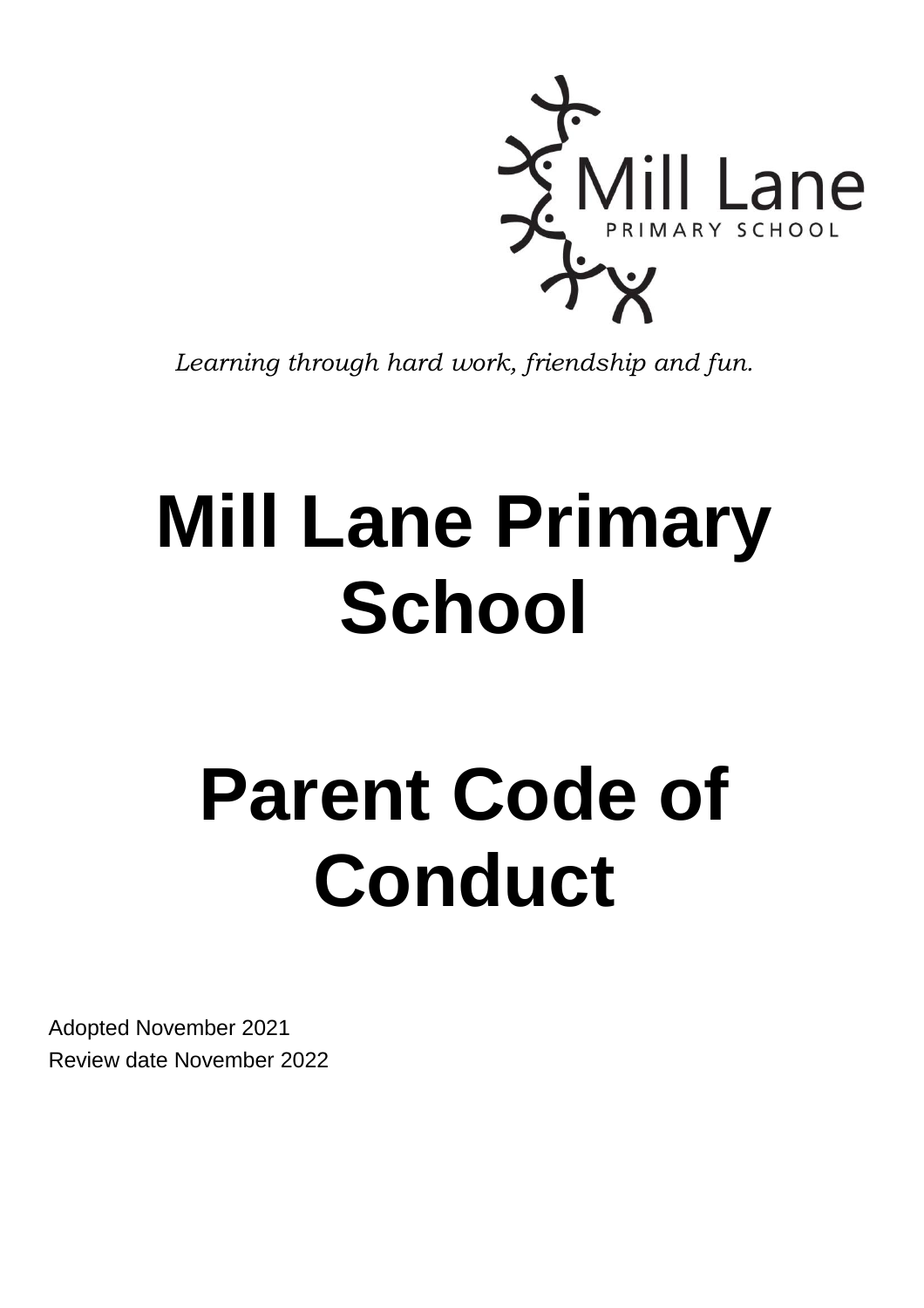## **1. Purpose and scope**

This Code of Conduct is an unsigned agreement between the Parent, Carer, Visitor and Mill Lane Primary School where we believe it's important to:

- Work in partnership with parents to support their child's learning
- Create a safe, respectful and inclusive environment for pupils, staff and parents
- Model appropriate behaviour for our pupils at all times

To help us do this, we set clear expectations and guidelines on behaviour for all members of our community. This includes staff (through the staff code of conduct) and pupils (through our behaviour policy).

This code of conduct aims to help the school work together with parents by setting guidelines on appropriate behaviour.

We use the term 'parents' to refer to:

- Anyone with parental responsibility for a pupil
- Anyone caring for a child (such as grandparents or child-minders)

#### **2. Our expectations of parents and carers**

We expect parents, carers and other visitors to:

- Respect the ethos of our school *Learning through hard work, friendship and fun.*
- Work together with staff in the best interests of our pupils
- Treat all members of the school community with respect setting a good example with speech and behaviour
- Seek a peaceful solution to all issues
- Correct their own child's behaviour (or those in their care), particularly in public, where it could lead to conflict, aggression or unsafe conduct
- Approach the right member of school staff to help resolve any issues of concern this is usually the class teacher in the first instance
- Make an appointment via the school office if they wish to speak to a member of staff
- Only enter the school premises if an appointment has been made or they have been invited to do so by a member of staff (entering school without permission is a potential safeguarding concern)

## **3. Behaviour that will not be tolerated**

- Disrupting, or threatening to disrupt, school operations (including events on the school grounds and sports team matches away from school)
- Using intimidating behaviour
- > Swearing, or using offensive language
- Displaying a temper, or shouting at members of staff, pupils or other parents
- > Threatening another member of the school community
- Sending abusive messages to another member of the school community, including via text, email or social media
- Posting defamatory, offensive or derogatory comments about the school, its staff or any member of its community, on social media platforms
- Use of physical punishment against your child while on school premises
- Any aggressive behaviour (including verbally or in writing) towards another child or adult
- Disciplining another person's child please bring any behaviour incidents to a member of staff's attention
- Smoking or drinking alcohol on the school premises (unless alcohol has been allowed at a specific event)
- Possessing or taking drugs (including legal highs)
- > Bringing dogs onto the school premises (other than guide dogs)